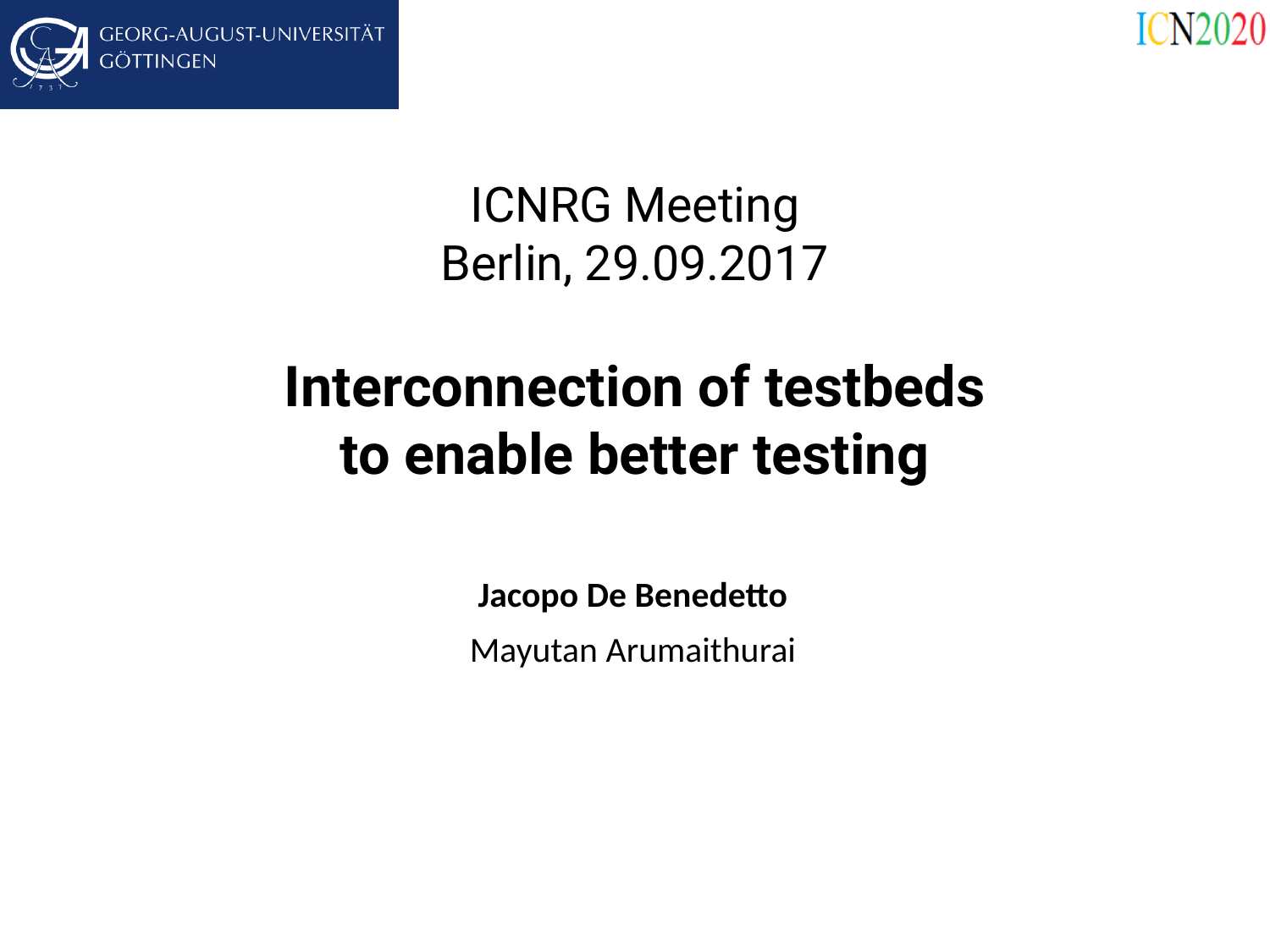

# **Existing emulated Testbeds (e.g. NDN Testbed)**

- Modifiy sender/receiver behaviour
- Modify routers forwarding mechanism



X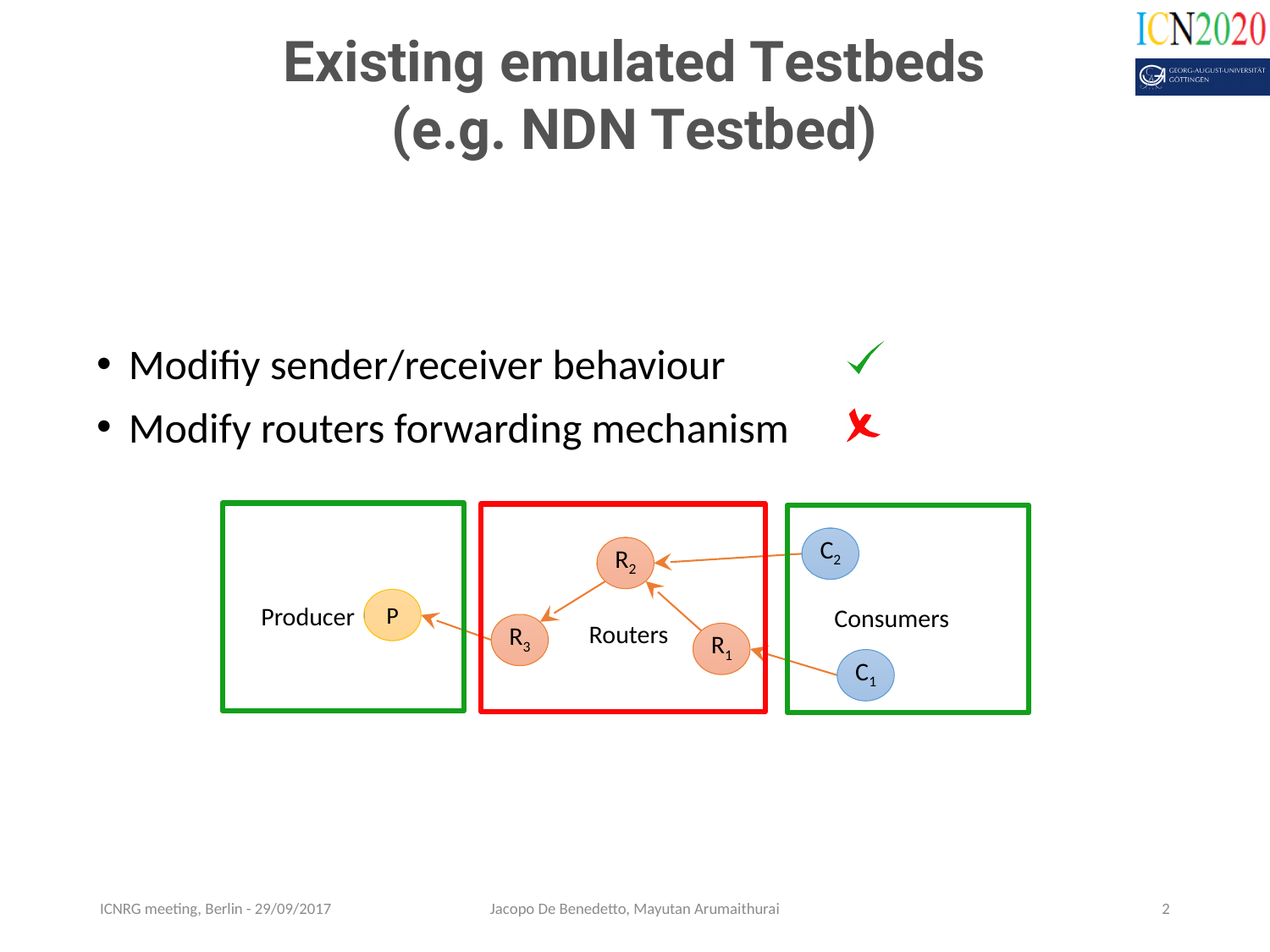

#### **Experiments over GTS**

**GTS** enables the opportunity to use **a real global testbed** in a **sandbox environment**

- Modifiy sender/receiver behaviour
- Modify routers forwarding mechanism



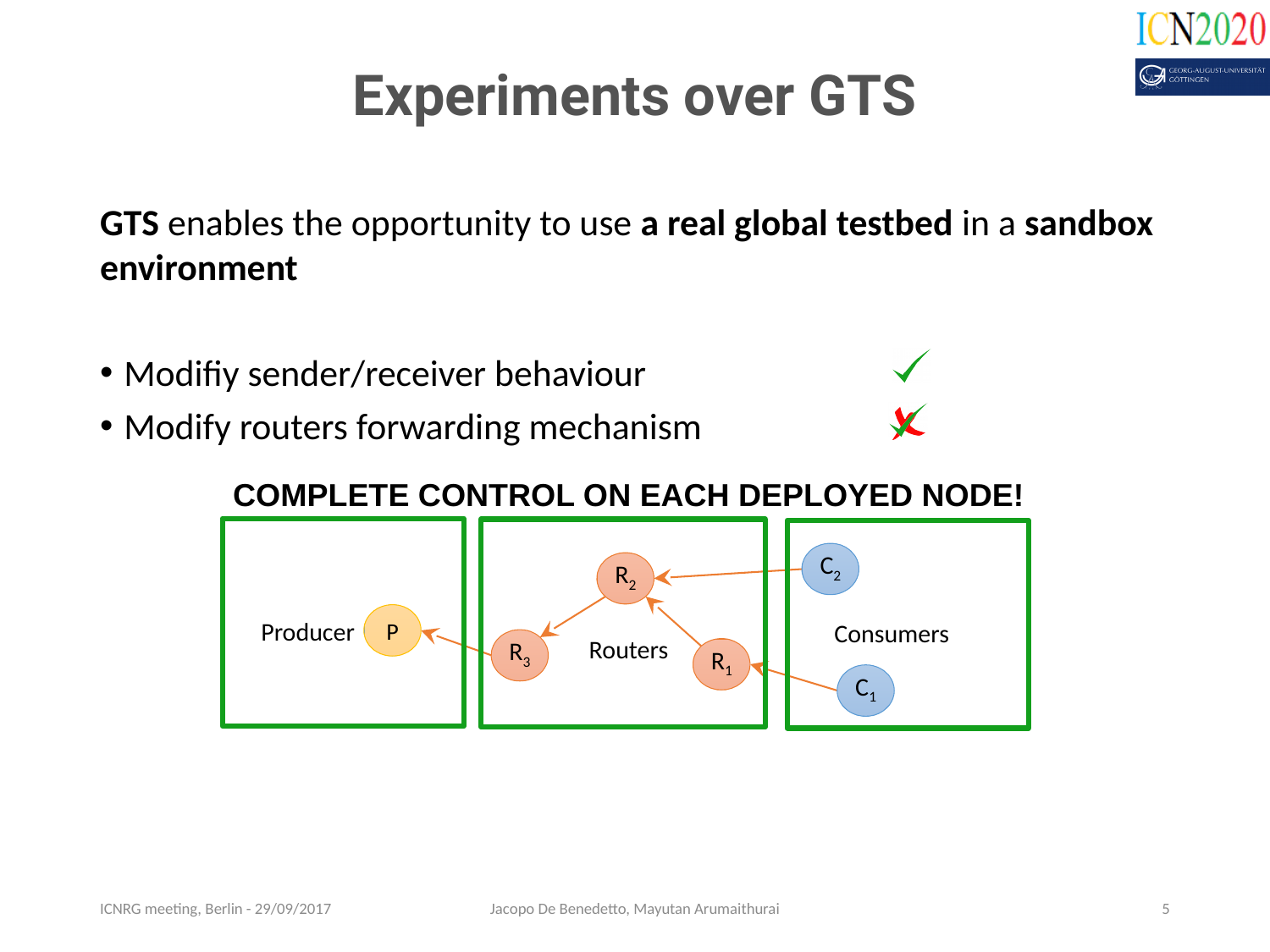

*The GÉANT Testbed Service (GTS) delivers integrated virtual environments as "testbeds" for the network research community*

"The network testbed resources are dynamically allocated from a real einfrastructure distributed throughout the GÉ ANT core service area allowing researchers to define, build, test and rebuild highly scalable, high capacity virtual networks quickly, easily and cost-effectively"

[https://www.geant.org/Services/Connectivity\\_and\\_network/GTS](https://www.geant.org/Services/Connectivity_and_network/GTS)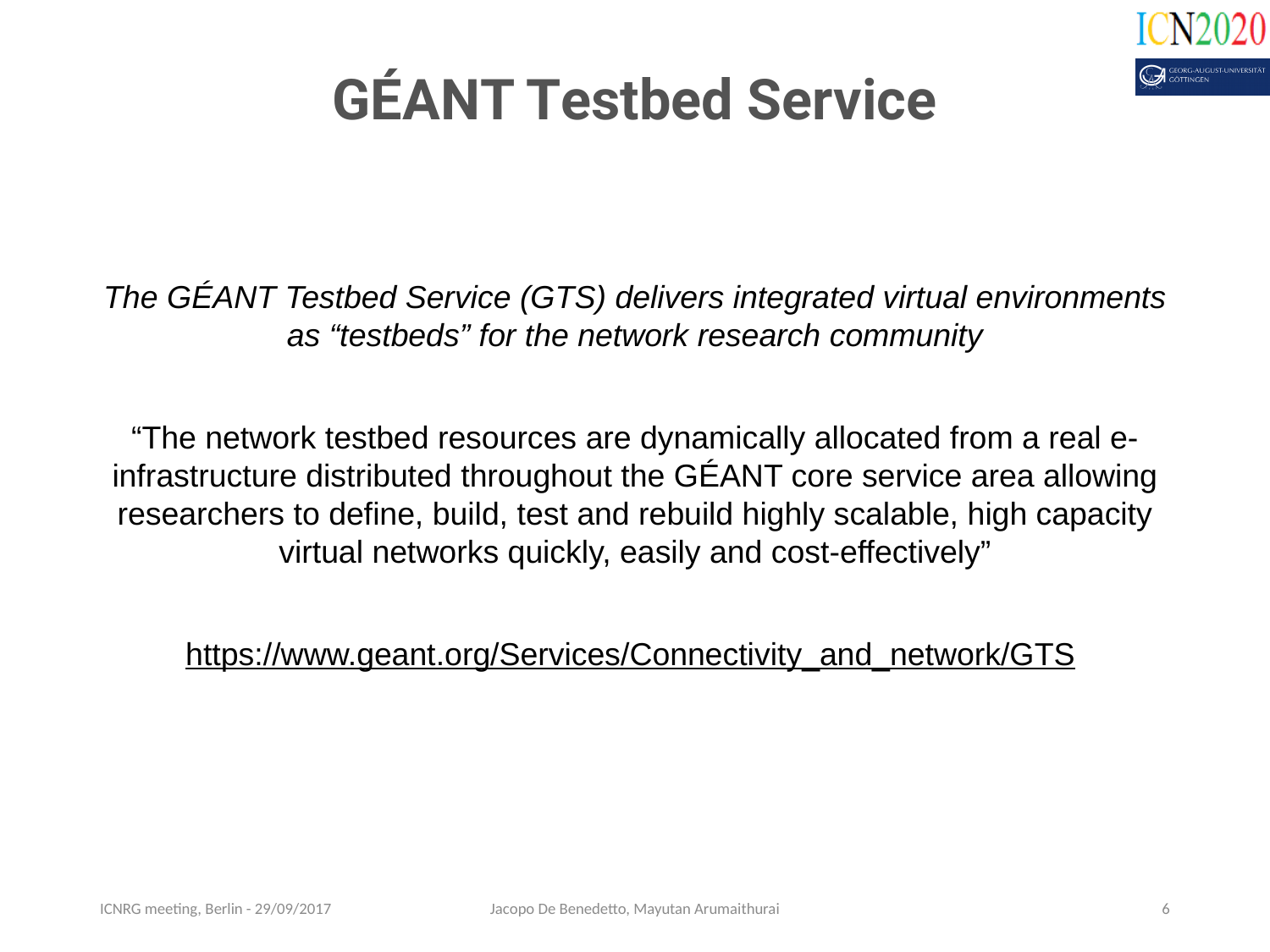

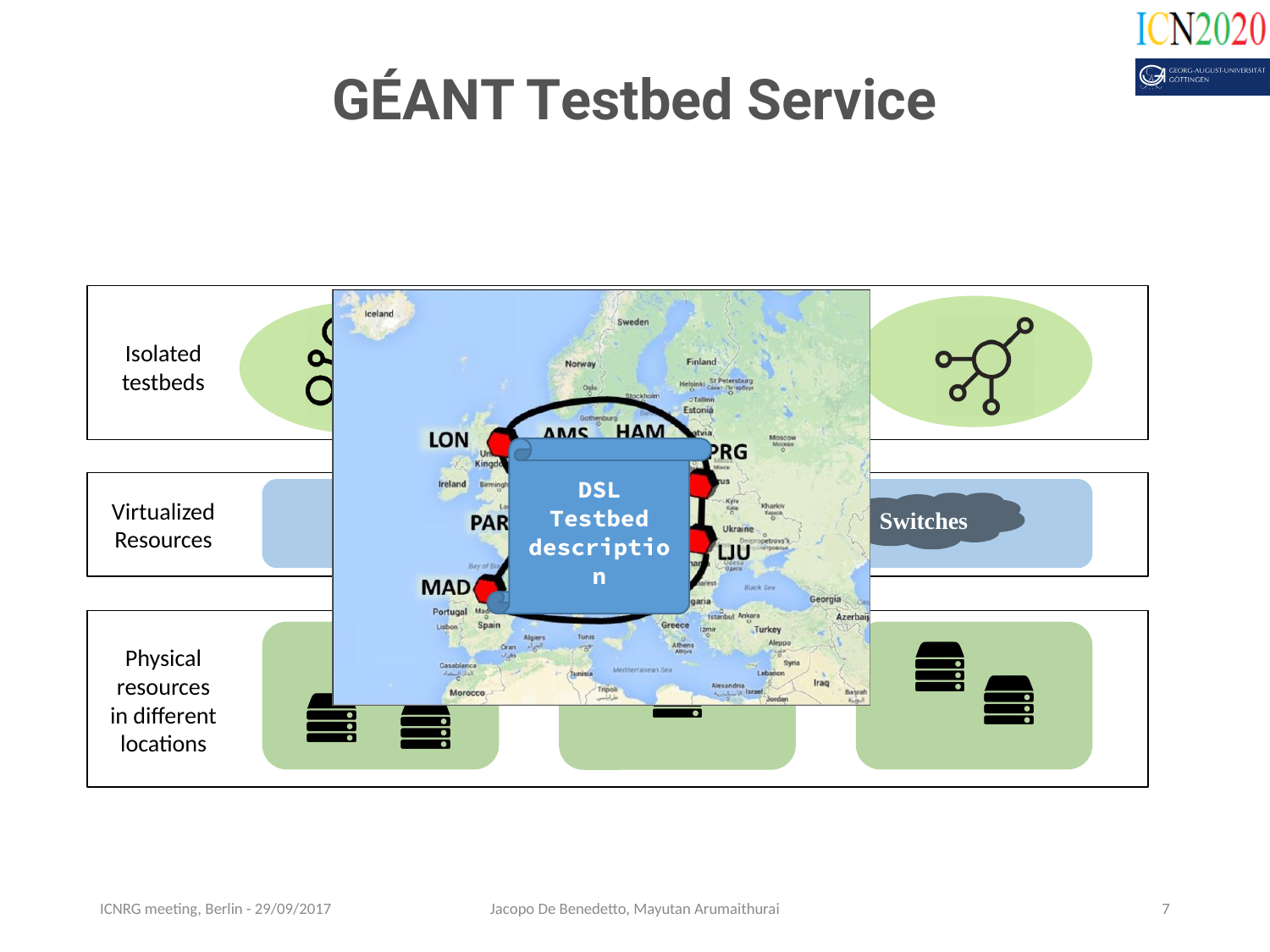

**External Domain Ports** are a special type of GTS resources to communicate with the external world

 $\checkmark$  GTS nodes can be "integrated" in another testbed for extended features

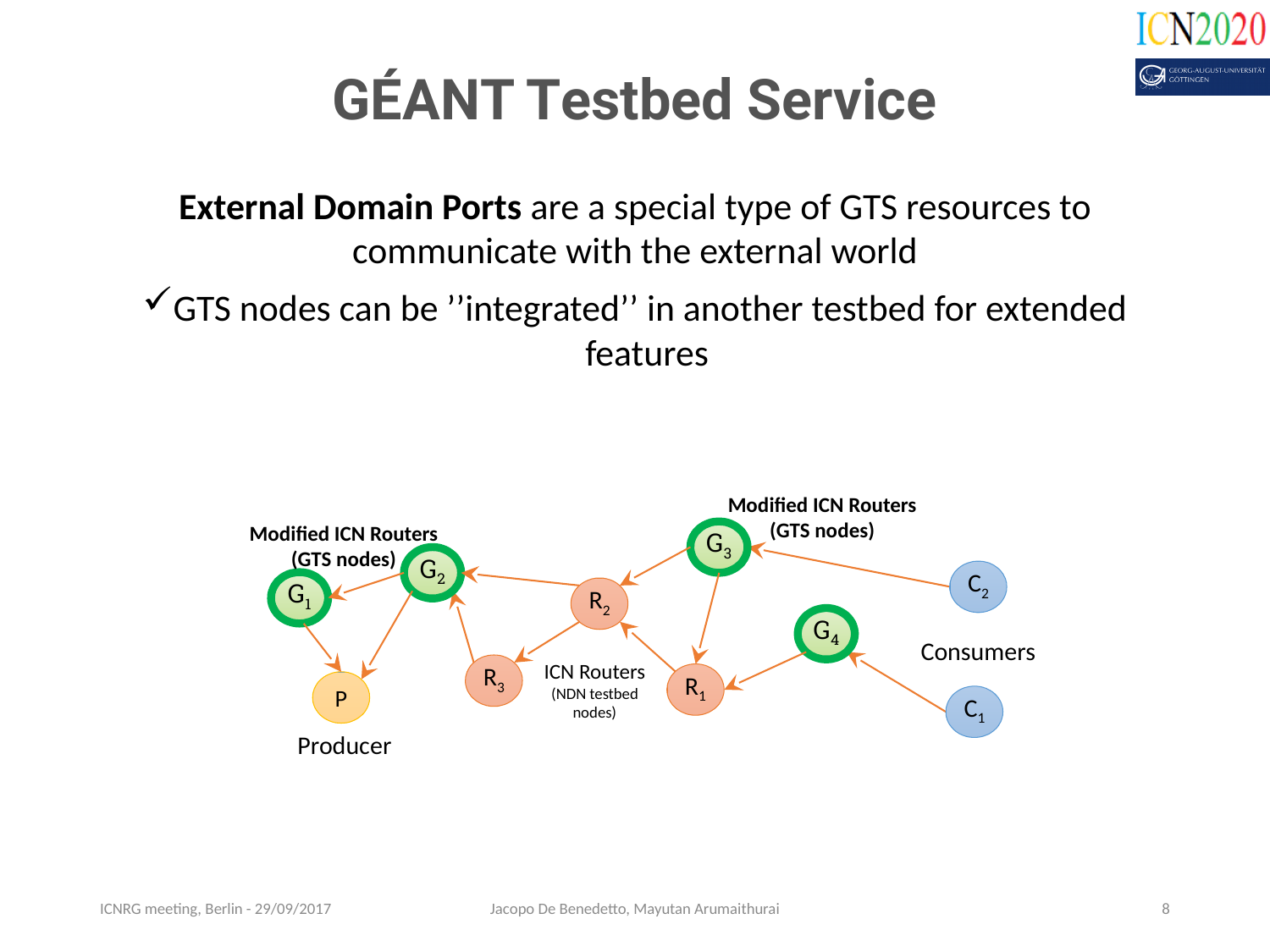

#### **Federated Testbed**

**External Domain Ports** are a special type of GTS resources to communicate with the external world

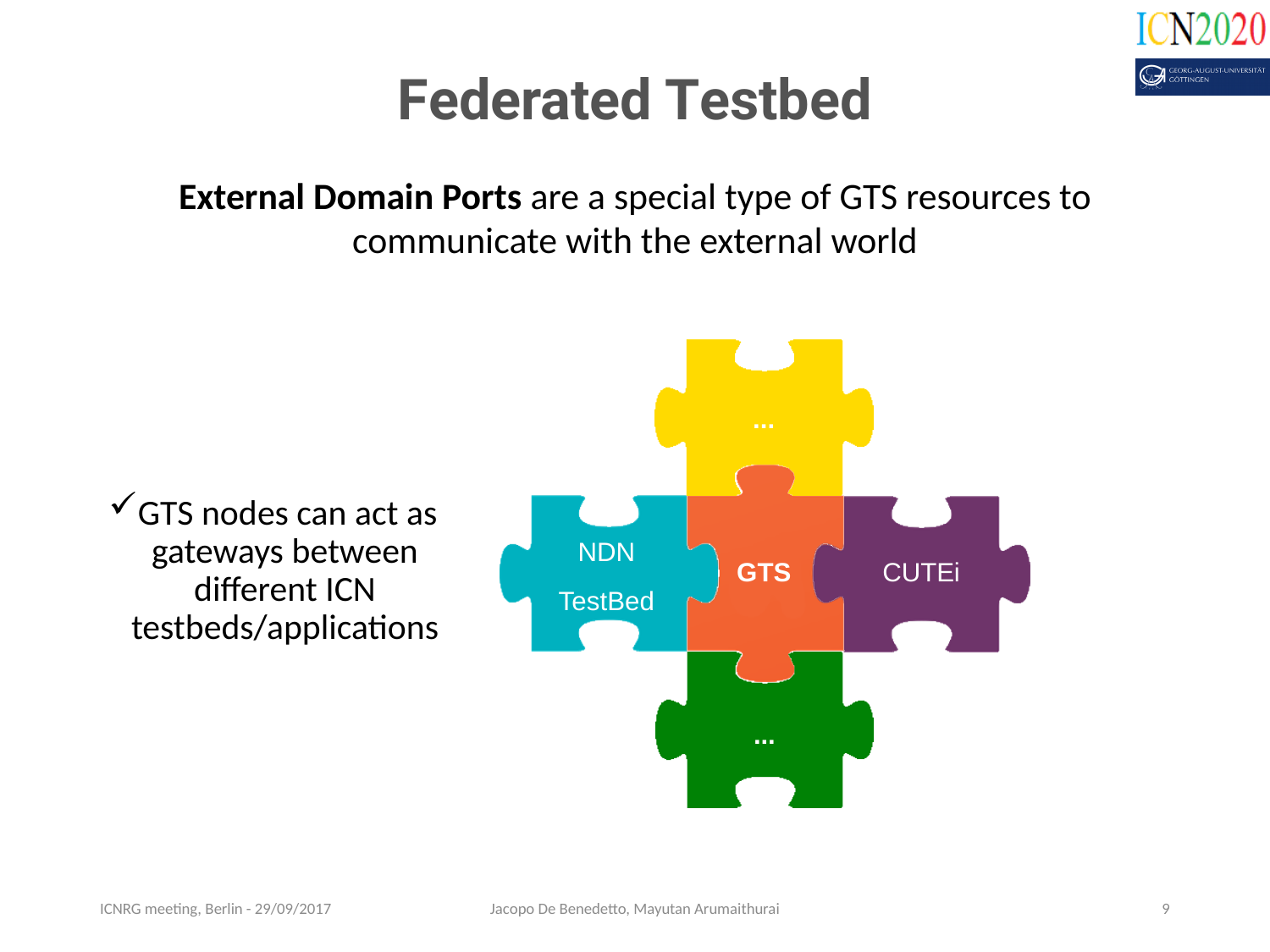

For a fast and stable connection, External Domain Ports require a VPN interconnection to one of the GTS facilities (paid service  $+$ ).

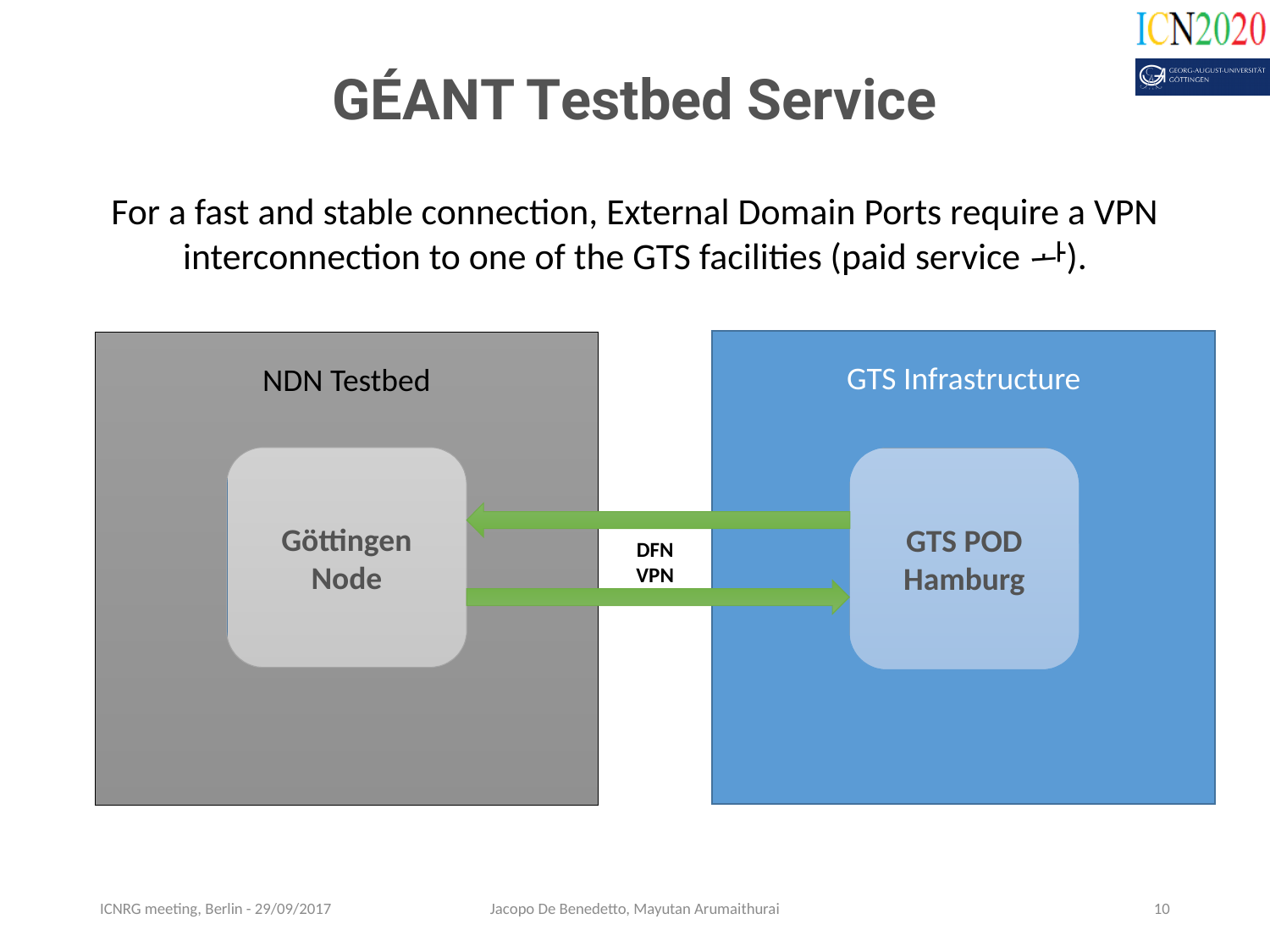

For a fast and stable connection, External Domain Ports requires a VPN interconnection to one of the GTS facilities (paid service).

**Workaround**: use the Internet Access Gateway (IAGW)

From GTS v2.0 Architecture Guide:

*"The IAGW is a 'best-effort' service and is implemented using a virtual routing forwarding table (VRF) across the GÉANT IP core. This is essentially a VLAN that appears in each Pod and is bridged to appropriate VMs during activation. The interfaces of the individual devices attached to the subnet typically are limited to 1 Gbps or less. Further, as in conventional IP net works, the interface linking the IAGW subnet to the outside world is shared by all projects – i.e. all IAGWs for all the projects managed by a GTS domain will typically share the same total capacity to the Internet (this is not an architectural requirement, but is typical, and currently all IAGWs share a single 1Gbps port)."*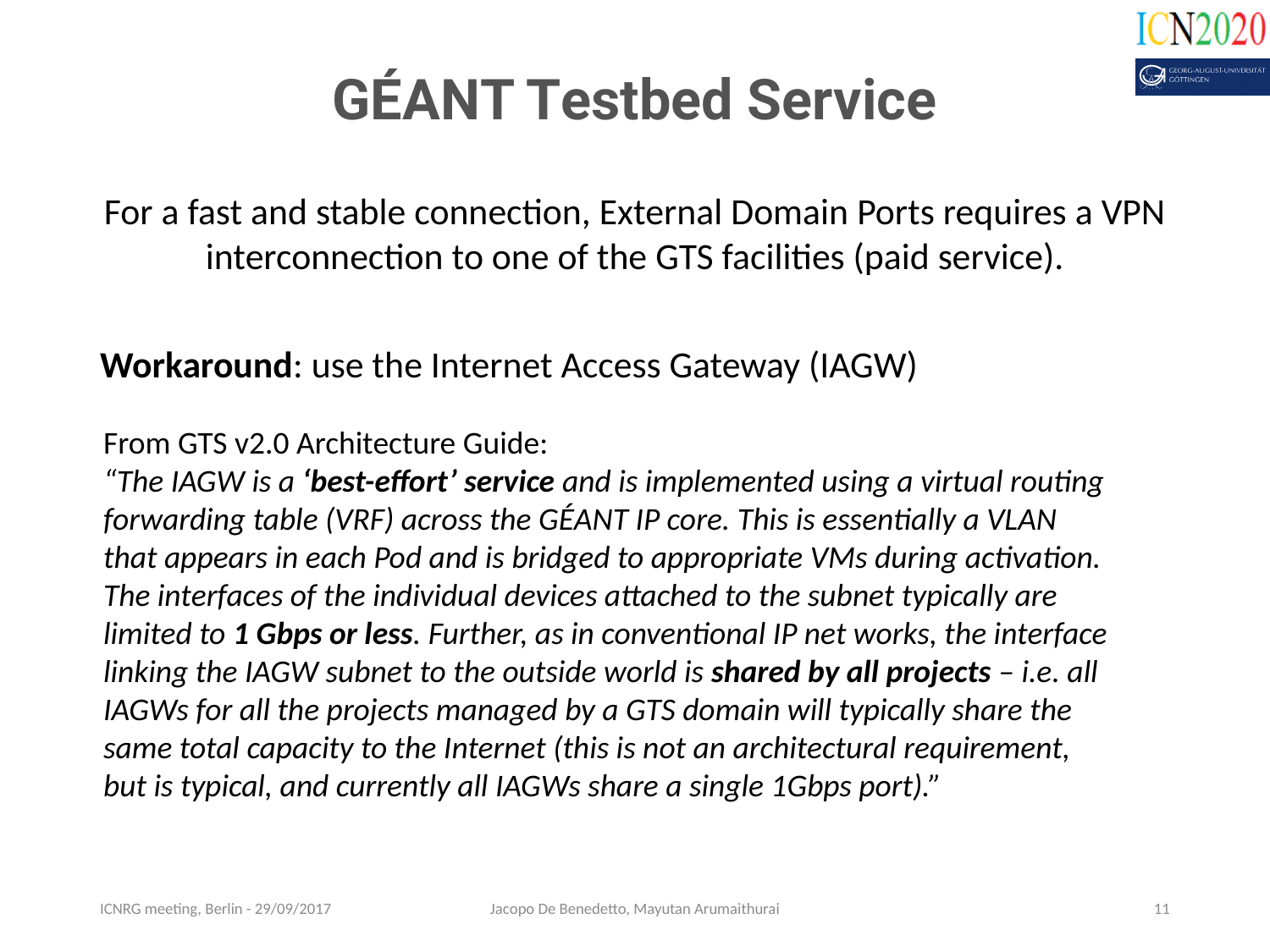

External Domain Ports requires a VPN interconnection to one of the GTS facilities (paid service).

**Workaround**: use the Internet Access Gateway (IAGW)

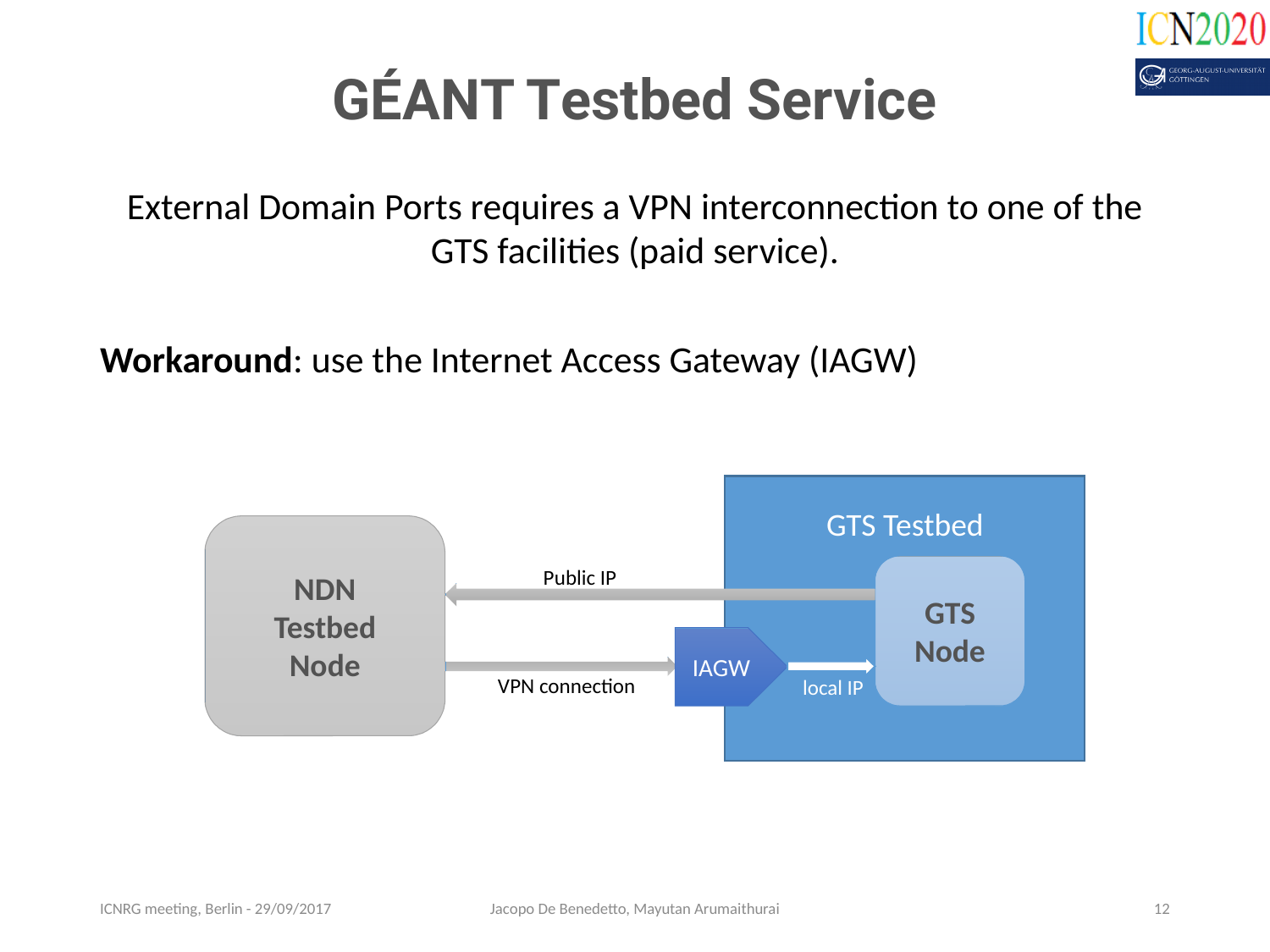

#### **GTSv4**

The new GTS version introduces Bare Metal Server as a resource:

• dedicated server(s) available instead of virtual machines

#### **Container-based deployments**  $\checkmark$  CUTEi  $\checkmark$  vICN (CICN project)  $V$ Unikernels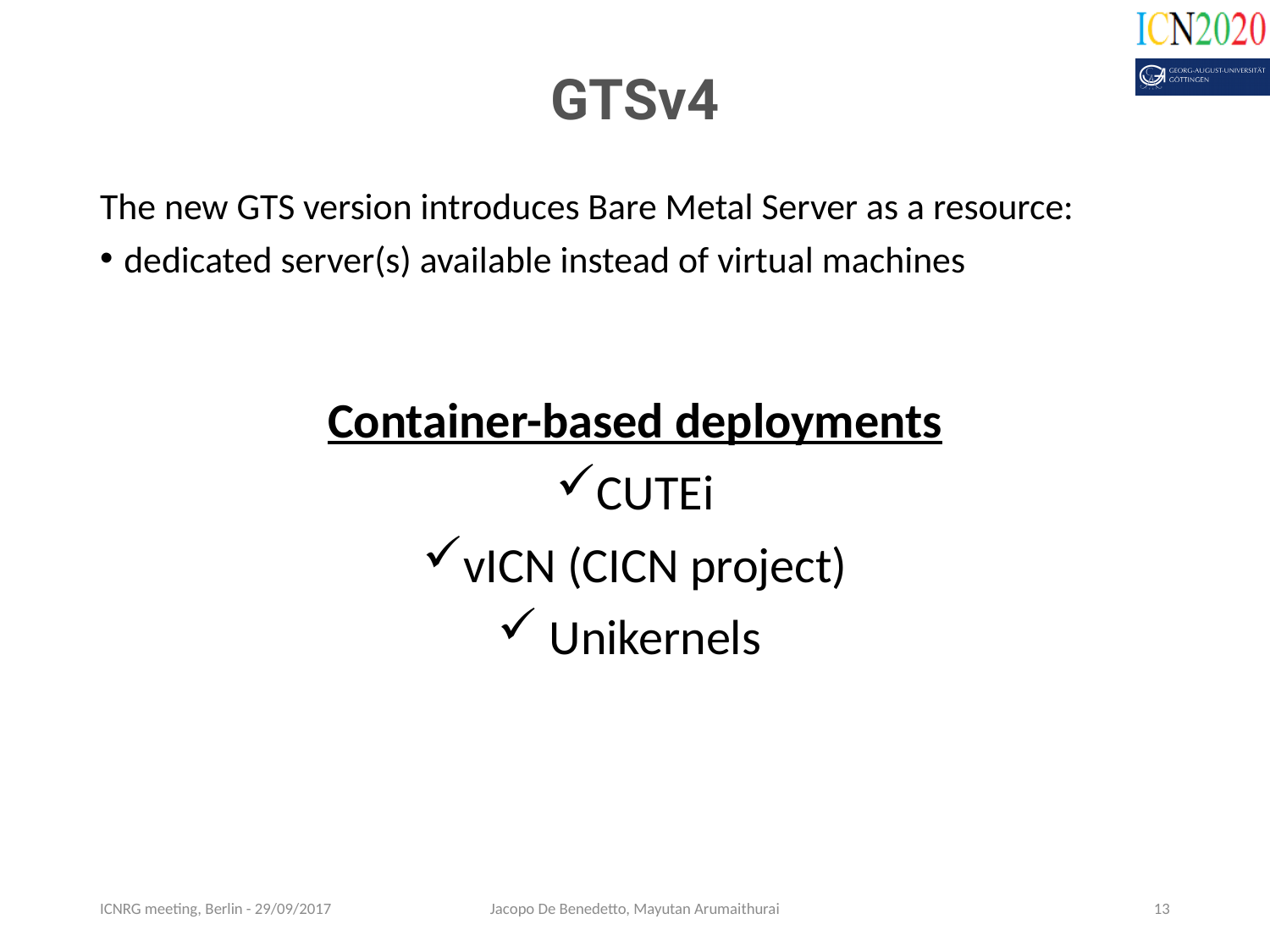

### **GTS for ICN – Future works**

Extend the DSL to support ICN entities:

Include an orchestration framework (e.g.: vICN [https://wiki.fd.io/view/Vicn\)](https://wiki.fd.io/view/Vicn) to automatize the management and deployment of ICN nodes

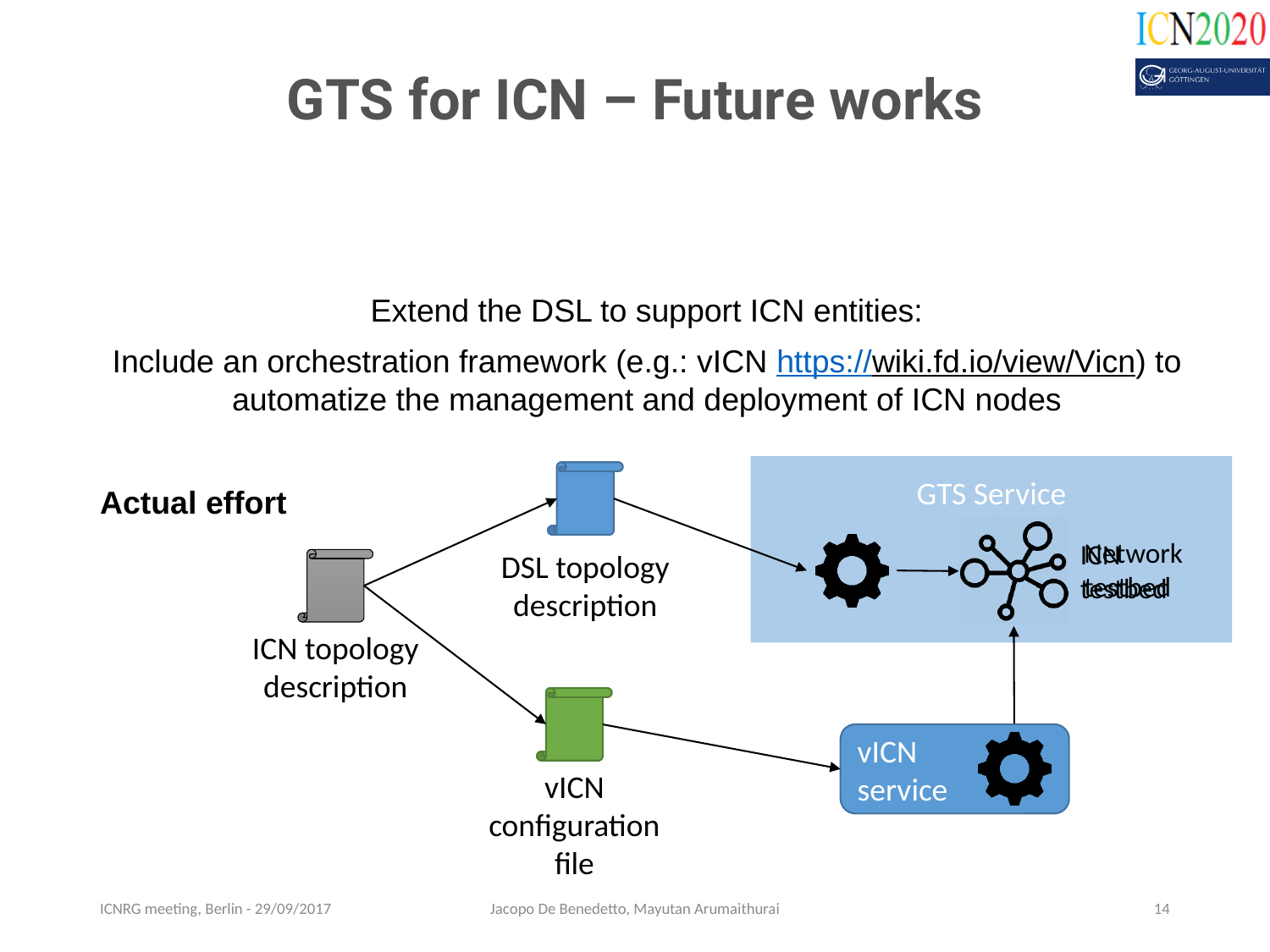

### **GTS for ICN – Future works**

Extend the DSL to support ICN entities:

Include an orchestration framework (e.g.: vICN [https://wiki.fd.io/view/Vicn\)](https://wiki.fd.io/view/Vicn) to automatize the management and deployment of ICN nodes